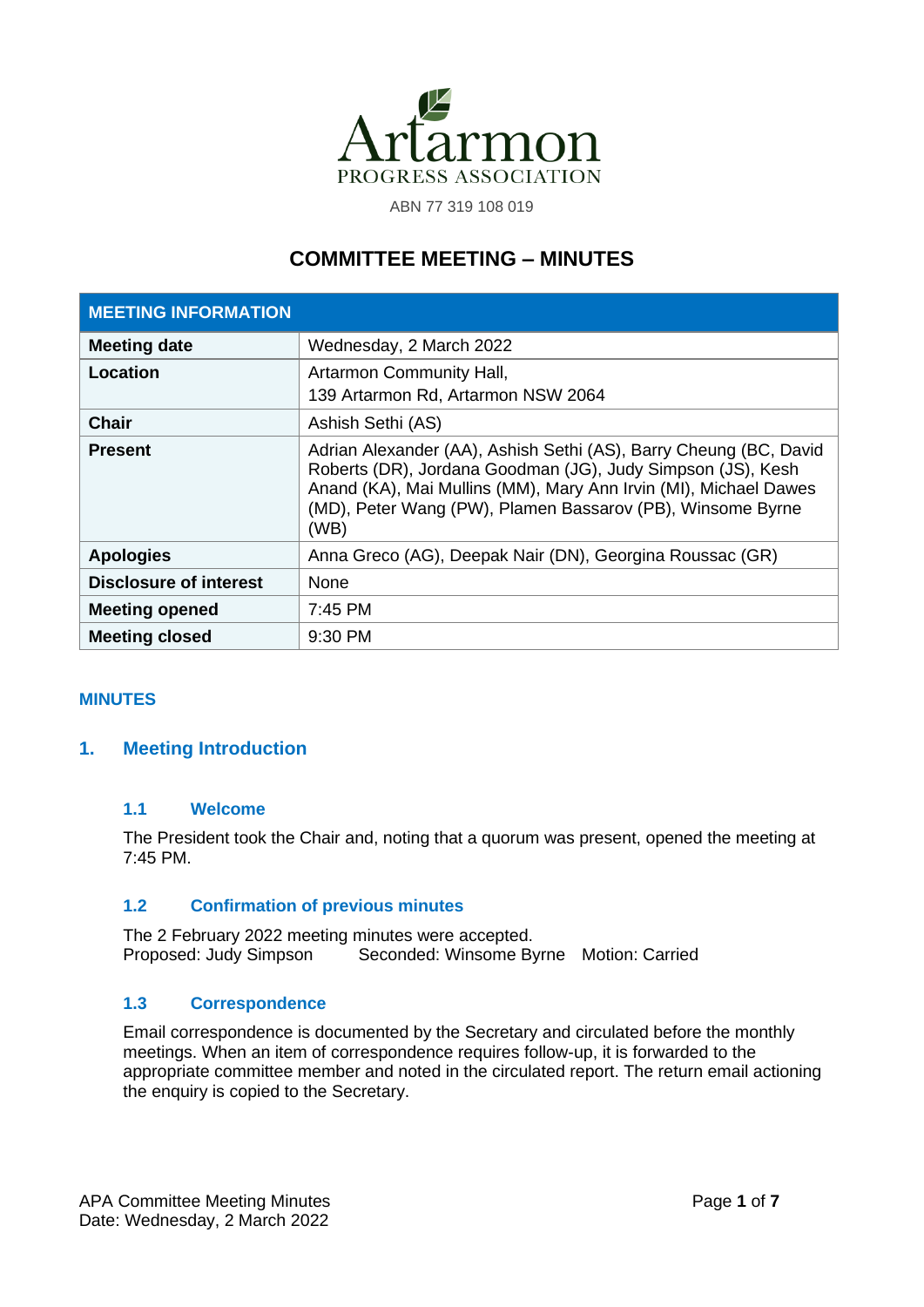# **2. WCC Councillors Update**

# **2.1 Council advisory committee**

- The Federation of Willoughby Progress Associations (FWPA) recently sent a letter to the Mayor, copying in councillors, asking Council to rescind the motion to disband the WCC advisory committee model. The FWPA also requested some improvements to the model.
- GR (though absent) was interested in hearing the APA's position and views on advisory committees and Council's decision
- The APA strongly supports the FWPA motion, and discussed the deep local expertise and knowledge that the advisory committees held and value in providing input to council decisions

# **2.2 Monthly update**

- Monthly email update from Councillor Anna Greco was circulated to APA executive members
- Any other questions or items for follow up can be emailed to AG or GR after the meeting

# **3. Business arising from previous minutes / outstanding actions**

# **Pending meeting with new Willoughby MP**

# **3.1 Improvements to Pacific Hwy/Mowbray Rd intersection**

- Last action was to discuss this with the new Willoughby Member for Parliament which can occur now that Tim James has been elected
- Action: MD to set up a meeting to discuss this and other items on the APA priorities list

# **3.2 Request to reconsider inaccessible east-side access to Artarmon Station**

- As above, this item is on the APA priorities list for discussion with the new Willoughby MP
- Action: MD to set up a meeting to discuss this and other items on the APA priorities list

# **Federation Willoughby Progress Association (FWPA) items**

# **3.3 FWPA action re: community participation in the planning process**

- This has been added to the list of FWPA Goals 2022 and the executive committee agreed this can be taken off ongoing APA meeting agendas
- FWPA matters and progress on goals to be reported on at the Committee Reports agenda item
- Action: This matter can be removed from ongoing agendas and reported on with other FWPA matters at the Committee Reports agenda item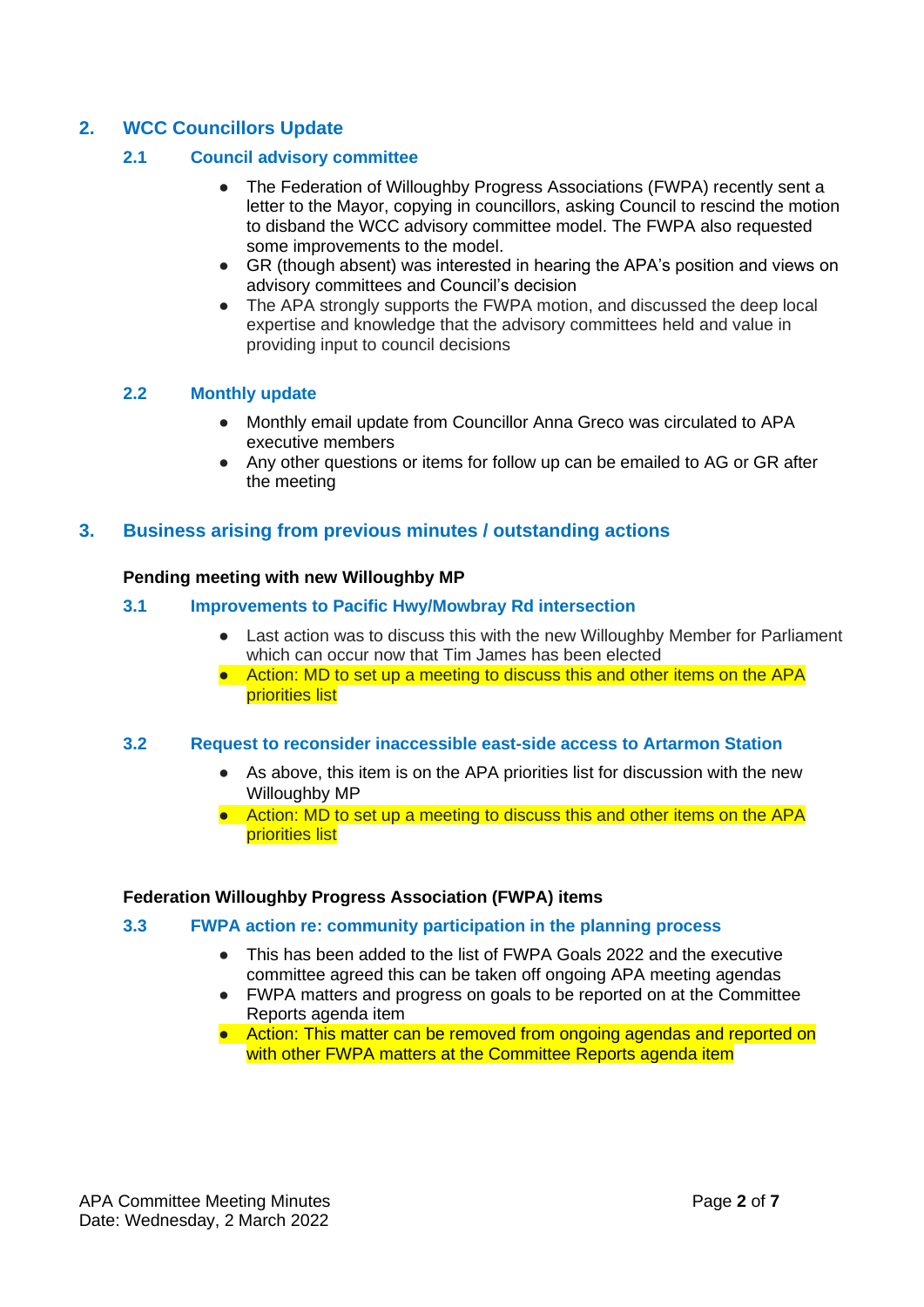#### **WCC concerns / submissions progress**

## **3.4 Proposed Herbert Street Precinct development concerns**

- As above, this item is on the APA priorities list for discussion with the new Willoughby MP
- Action: MD to set up a meeting to discuss this and other items on the APA priorities list

#### **3.5 Artarmon Loop bus correspondence to WCC**

- GR has followed up twice with WCC in her new role as Councillor.
- Action: GR will follow up again

#### **3.6 Hampden Rd-Broughton Rd intersection improvements**

- As above, this item is on the APA priorities list for discussion with the new Willoughby MP
- Action: MD to set up a meeting to discuss this and other items on the APA priorities list

#### **3.7 Council's proposal to ban the right turn from Mowbray Rd into Hampden Rd during peak hours**

- Given the Artarmon Gazette is in the midst of distribution, the committee agreed to defer this matter to next meeting to allow time for residents to provide feedback.
- Action: MM to carry over agenda item to April meeting

#### **3.8 Draft WCC Urban Bushland Plan of Management 2021**

- JS and MI have drafted a response to the WCC [Urban Bushland Plan of](about:blank)  [Management 2021](about:blank) (UBPoM) and have circulated for APA executive committee input
- The APA discussed how to give feedback without seeming to be overly critical of WCC
- DR proposed approaching the feedback as "help us understand so we can explain to our readership"
- The committee also discussed the difference between bushland management versus plants used in streetscape plantings
- AA raised concerns about hazard trees (and other maintenance issues) on the Sydney Trains land adjacent to Artarmon Station and MM offered to confirm the process to lodge a rail corridor maintenance request
- Action: APA to please review and provide feedback and comment to JS and MI by Friday 4 March, for submission to WCC by 6 March 2022
- Action: MM to confirm the process to request maintenance for railway corridor jobs

# **3.9 Village Green update**

MD reported that Council has released a 95% plan, and it is hoped that an update will be presented at the upcoming Public Information Meeting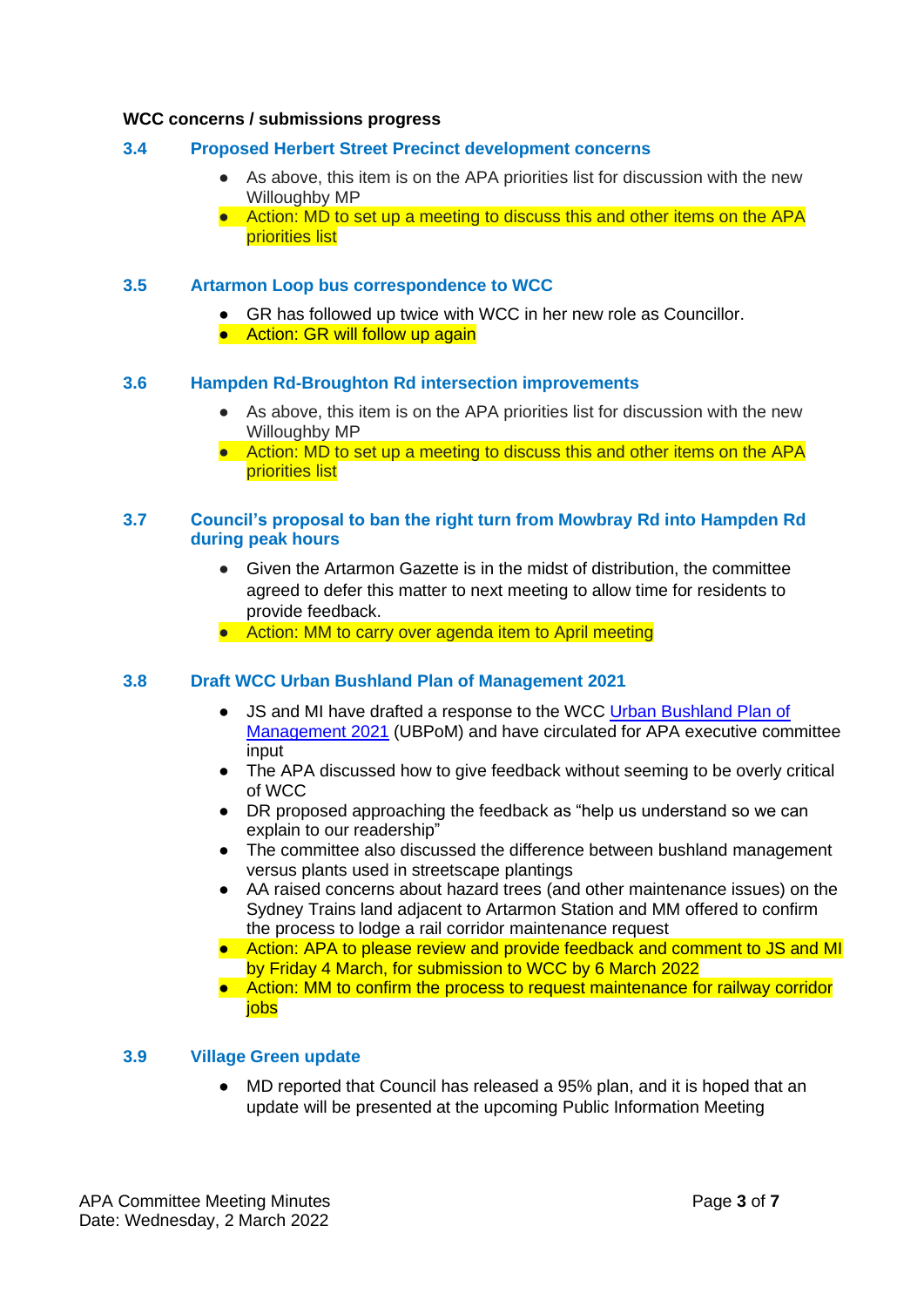# **3.10 Street and garden maintenance list**

- MD provided a summary of the response from Council and shared that WCC have acted on many of the items raised on the list
- The committee expressed their thanks and discussed providing that acknowledgement to Council, and discussed how to continue to address ongoing and new items
- The committee noted that some items require more frequent maintenance such as grass cutting in summer (e.g. currently monthly and should be fortnightly in summer)
- MD notes no further comments have been added to the spreadsheet and requests the executive to continue to add to the spreadsheet
- DR suggested would it be worthwhile inviting the shopkeepers at Wilkes Ave to sign a petition along with local residents however AA spoke about joint responsibility between council and shop keepers for general street upkeep such as sweeping
- Separately, MI reported on the encouraging response from Council on the Elizabeth St/Wilkes Ave rain gardens maintenance and stormwater issue. Council have investigated and has committed to engaging engineers to review (with a view to constructing forebay and increasing kerb height) and maintenance has been increased to weekly.
- Action: MM to investigate providing access to GR to live maintenance file on the APA SharePoint site
- Action: MD will send the updated list to GR prior to her meeting on Friday 4 March 2022 with WCC council officers and discuss with GR proposed approach for ongoing checking of the maintenance list

# **APA ongoing initiatives/priorities**

# **3.11 Vision for Artarmon (East Artarmon, including old library site etc)**

● AA reports no further update at this time

# **3.12 APA membership engagement drive**

- Given the time constraints at the meeting to fully discuss a range of membership drive ideas, the committee agreed that a working group progress on the ideas and report back to the committee at the monthly meeting
- The following members expressed interest in joining the working group: JG (in absentia), AS, KA, DR, MM and BC. It was agreed the working group would be led by AS.
- Action: AS to establish a working group, develop some plans and bring proposals back to the committee for voting

# **3.13 Upgrade APA website**

- MM reports the new website wireframe/mock-up was circulated to the committee and some feedback received already with suggestions for minor changes. MM asked for final feedback by Friday 4 March 2022.
- Draft website should be ready in a few weeks and the executive will have the opportunity for another review before it is made live.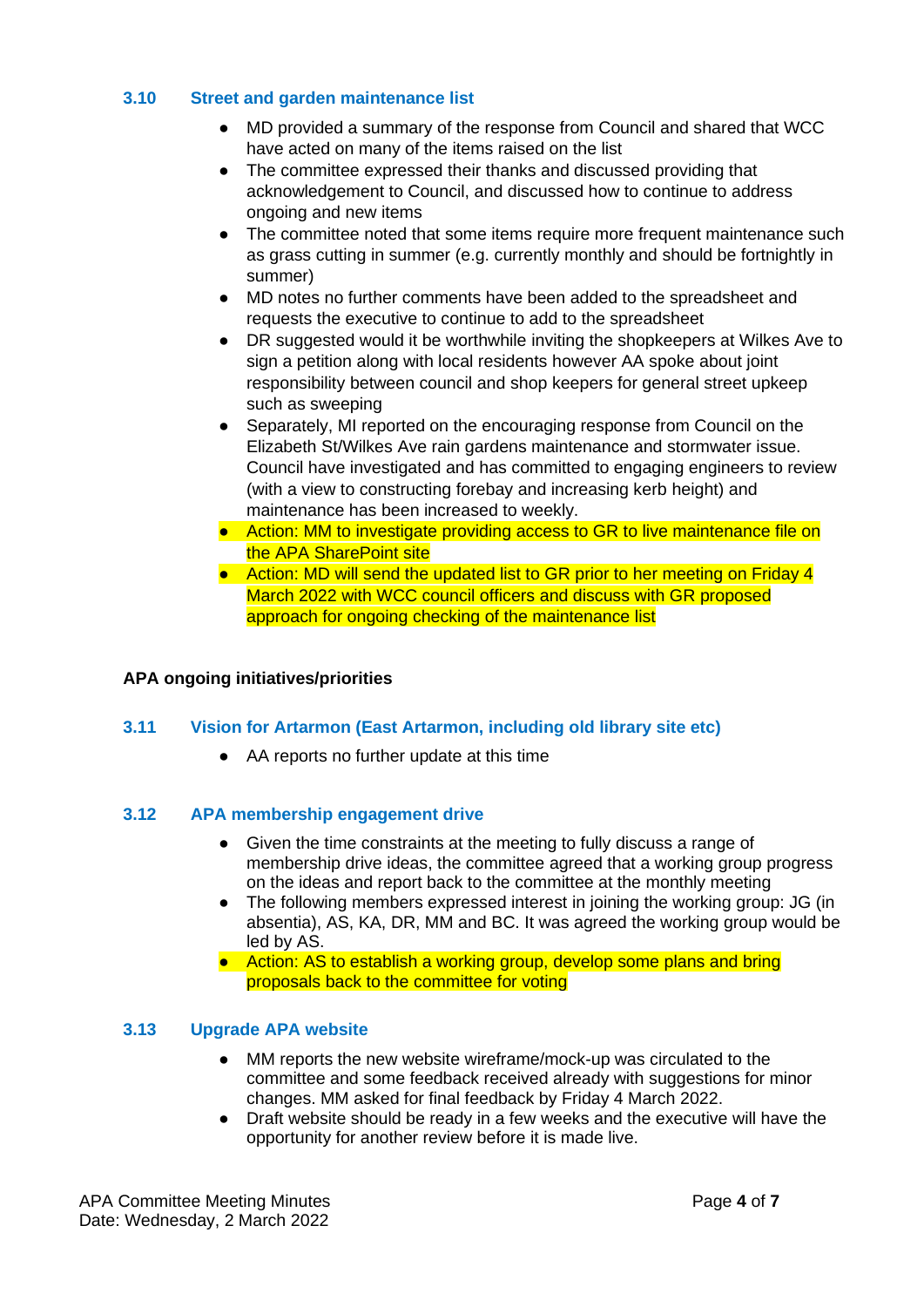# **3.14 Annual thank you event for Gazette advertisers, distributors & volunteers**

- The committee discussed various venues and dates, including consideration for wet weather and COVID. The agreed event details were proposed as:
	- o Date and time: Sunday 3 April 2022 at 3pm
	- o Venue: Thomson Park Oval Pavilions, Jersey Rd, Artarmon
- Action: AS to lead coordination and invitation to Gazette, advertisers, distributors, and volunteers

# **3.15 Public Information Meeting (PIM) – Topic and speaker**

- The next PIM will be held on Wednesday, 16 March 2022 at 7:45pm-9:00pm over Zoom
- MM reported that the Mayor has been booked, other speakers confirmed and a PowerPoint slide deck prepared
- Action: AS to draft e-news and circulate to APA exec committee for input.
- Action: MD will send out e-news once reviewed by the executive committee

# **4. President's Items**

# **4.1 Federation Willoughby Progress Associations Goals 2022**

- The committee briefly discussed the FWPA goals for 2022
- Action: JS to coordinate with APA executive committee members who wish to raise for any other matters to be added

# **4.2 APA 2022 priorities**

- The President has met with almost all of the committee members over the past two months and has collated a list of suggested priorities for 2022. These include:
	- o Increase APA membership with targeted drive activities
	- o Website upgrade, run analytics for insights, explore the introduction of advertising packages on the website (e.g. an advert in the Gazette also gets an ad on the website)
	- o Improve links between e-news and website and the Gazette
	- o Reduce wastage with undistributed copies of the Gazette
		- Noting that AA advised not a real issue as the copies are exhausted over the 3 months between issues
		- This will be removed from the APA priorities
	- o Improve relationship with Artarmon Public School Parents & Citizens
		- The APA agreed for KA to be the APA representative at P&C meetings
		- P&C have asked for help with gardening which the committee suggested would be best directed to the Artarmon Parklands Community Garden group
		- **E** Action: AS to contact Glenda Hewitt of the Artarmon Parklands Community Garden group
	- o Increase relationship with the Artarmon Village Incorporated (AVI)
	- o Organise an Artarmon community event or fundraiser
		- DR suggested an art competition, publish the winning art pieces in the Gazette and website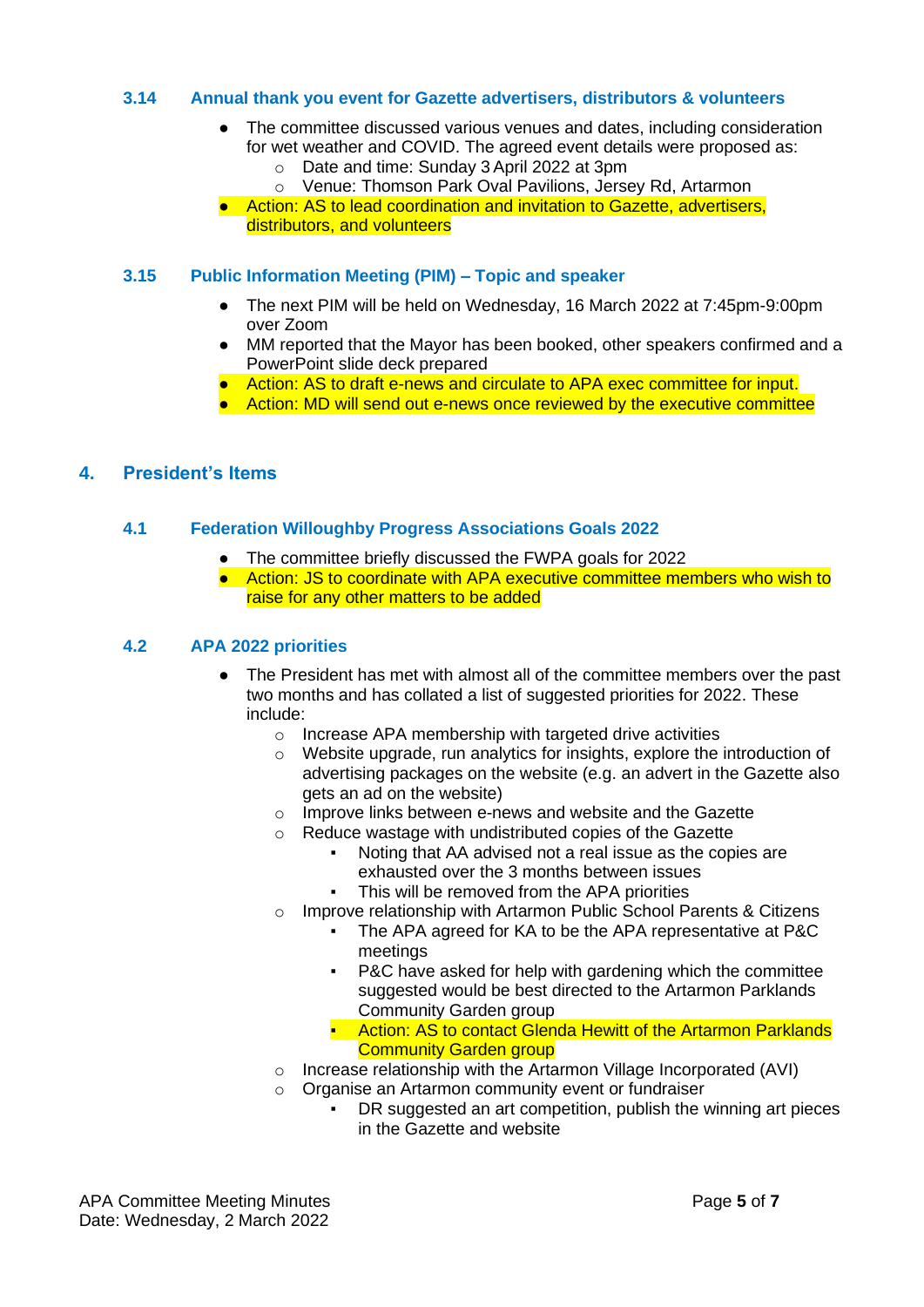# **5. Committee Reports**

# **5.1 Gazette update**

- The Editor advised the Gazette edition went out and was very smooth this edition
- It was discussed whether Sydney Metro topics has run its course, particularly with the APA's subject matter expert having moved on
- The committee agreed and noted that any additional stories on Sydney Metro (such as the dive site re-opening) could be managed ad hoc
- Action: WB to convey APA thanks to PE and advise Metro articles will be deprioritised out for the time being

# **5.2 Review of WCC Committee minutes**

- MD advises nothing of great significance regarding Artarmon in the recent Council minutes
- Of minor note is that Willoughby Theatre Company has leased the old library at 2 Elizabeth St, Artarmon
- Traffic Committee minutes:
	- o Works planned near the Nine by Mirvac site for a new roundabout at Artarmon Rd and Richmond Ave, and a new wombat crossing in Artarmon Rd west of Edward St as conditions of consent for the residential development
	- o High Pedestrian Activity Area (HPAA) of 40km/hr to be implemented in St Leonards
	- o No stopping signs to be installed in the Artarmon Industrial Area

# **5.3 Treasurer's Report**

- Report circulated prior to meeting
- The Treasurer gave a verbal update

# **6. Any other business**

# **6.1 Pedestrian refuges at Elizabeth/Muttama and Artarmon/Elizabeth**

- MD shared Council's proposals for the refuges at Elizabeth/Muttama and Artarmon/Elizabeth
- The committee discussed some initial concerns with the designs

# **6.2 Removal of legacy APA Twitter account**

● AA was recently made aware that there is a Twitter account active representing itself as the Gazette editor.